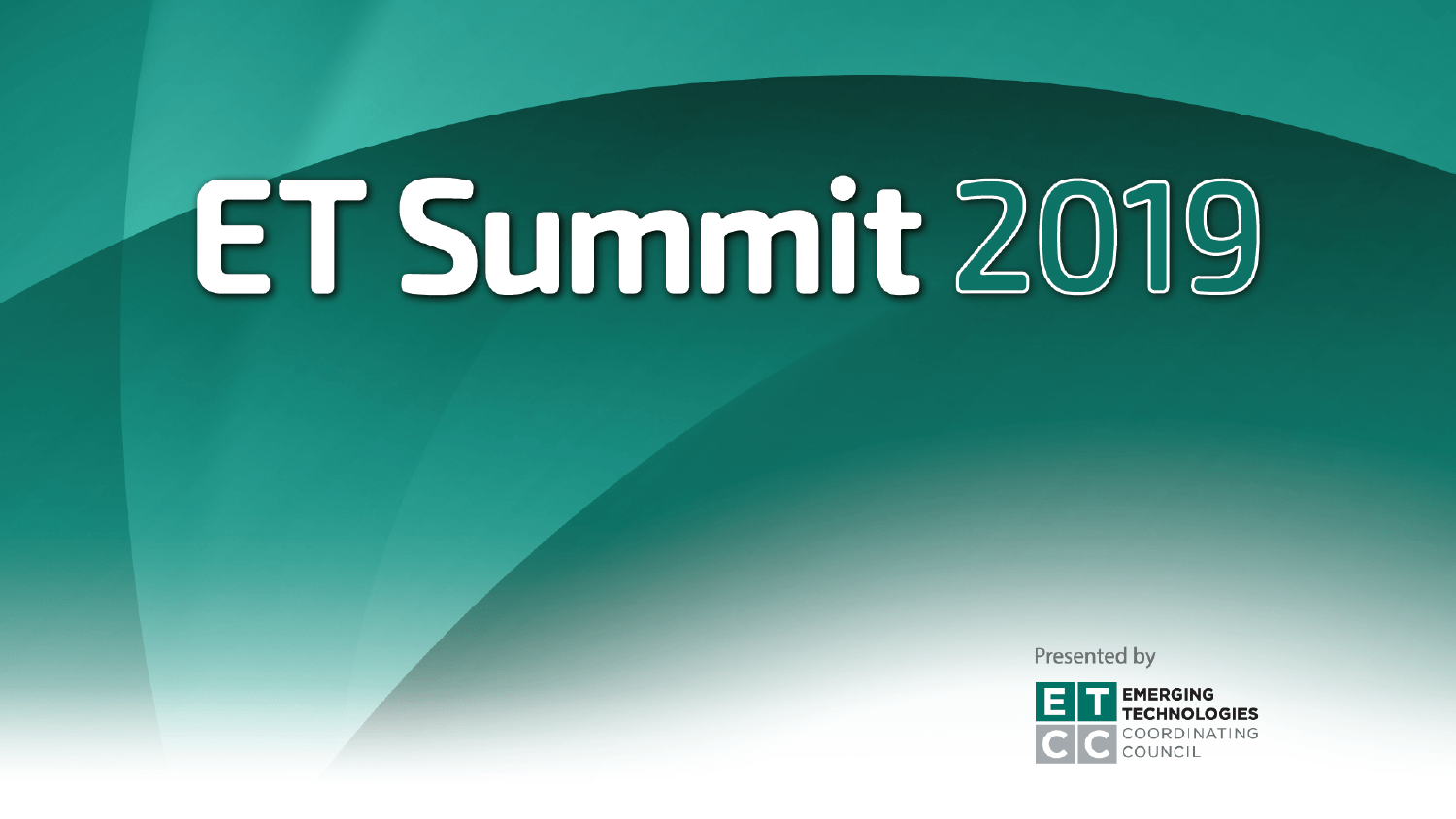

# **Refrigeration and Refrigerants** Examples of EPRI Projects

Ammi Amarnath

Sr. Technical Executive

Electric Power Research Institute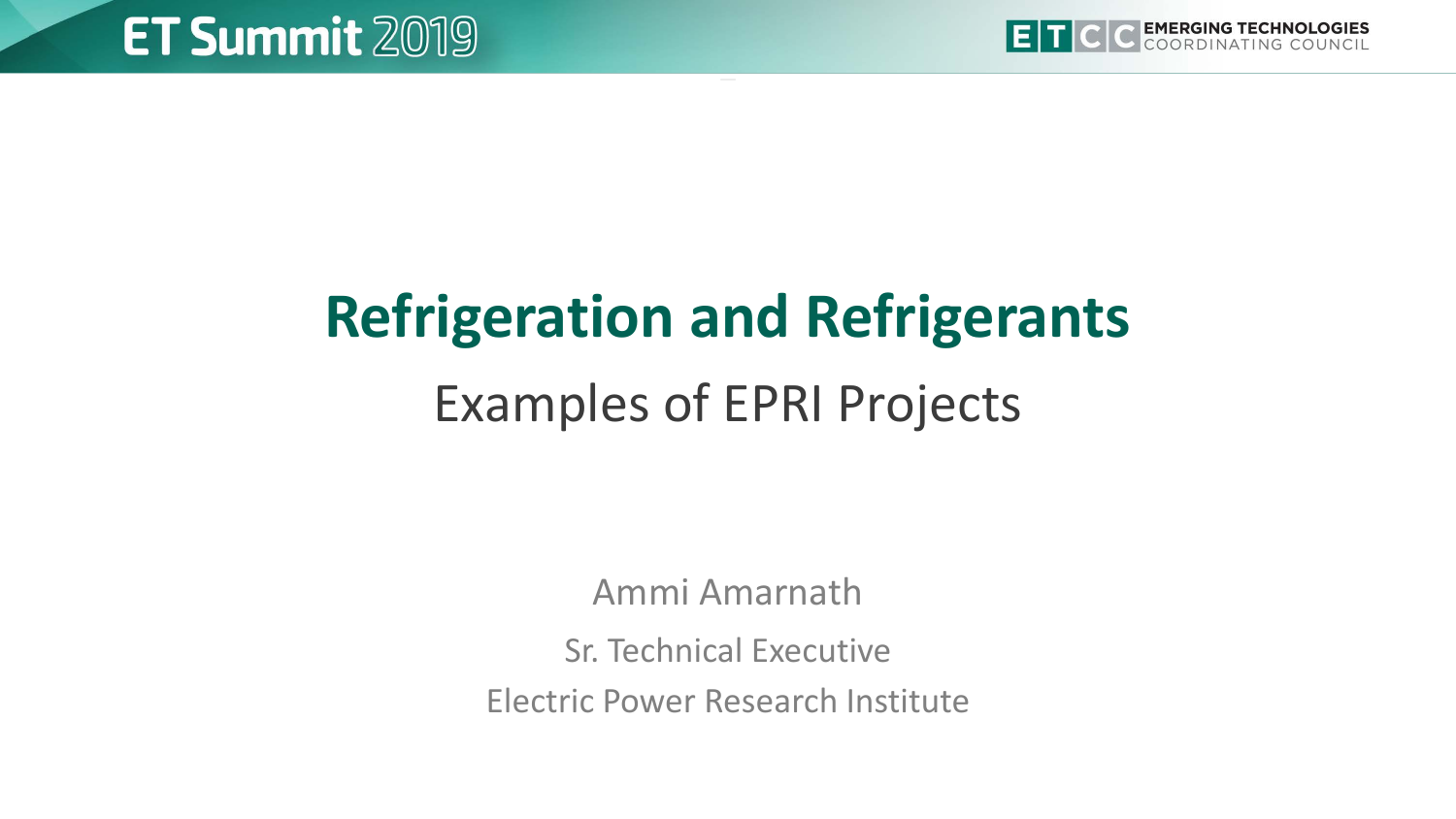# **Overview: Refrigeration & Refrigerants**

- Many HVAC&R categories face pressing changes
	- U.S. EPA, California ARB
	- Some applications have major changes happening very soon
- Near term alternatives?
	- Retrofits, "drop-ins", and near-term new equipment
	- Nearly all new alternatives require some compromise
		- **Efficiency, capacity, safety**
- **FPRI Work:** 
	- Summary of extensive third party tests
		- Key information to understand requirements, safety etc
	- Completed and ongoing field work
		- $-$  Project using low-charge ammonia/CO<sub>2</sub> at Imuraya (SCE)
		- Project using ultra low-charge ammonia at Takara (CEC EPIC)
		- Project on heat pumps at residential sites in California (CEC EPIC)







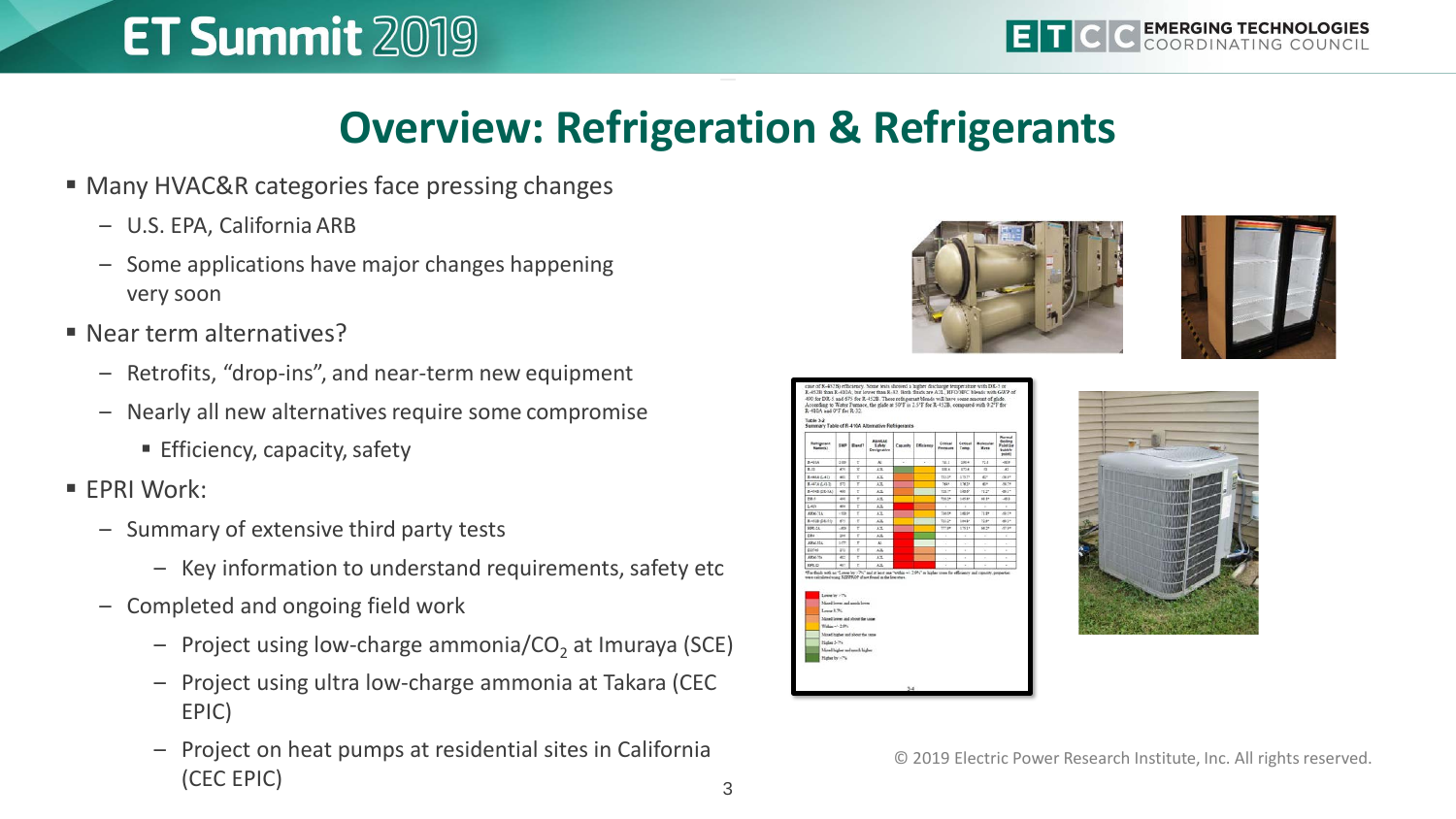## **Refrigerant Multi-funder Supplemental Project**

## *Alternative Refrigerants for Enhancing Customer Value (Refrigerant Collaborative)*

- Multi-Funder Collaborative
	- *Funders – SCE, BPA, SDG&E, and Southern Co.*
- How will refrigerant changes impact the industry?
	- *Summarize the changes, the options, and the impacts/opportunities*
- For tech(s) of interest:
	- *In-depth review and laboratory/field evaluation*
- Low-Charge Ammonia Refrigeration
	- *Opportunities for refrigerated warehouse*
	- *Also industrial applications*







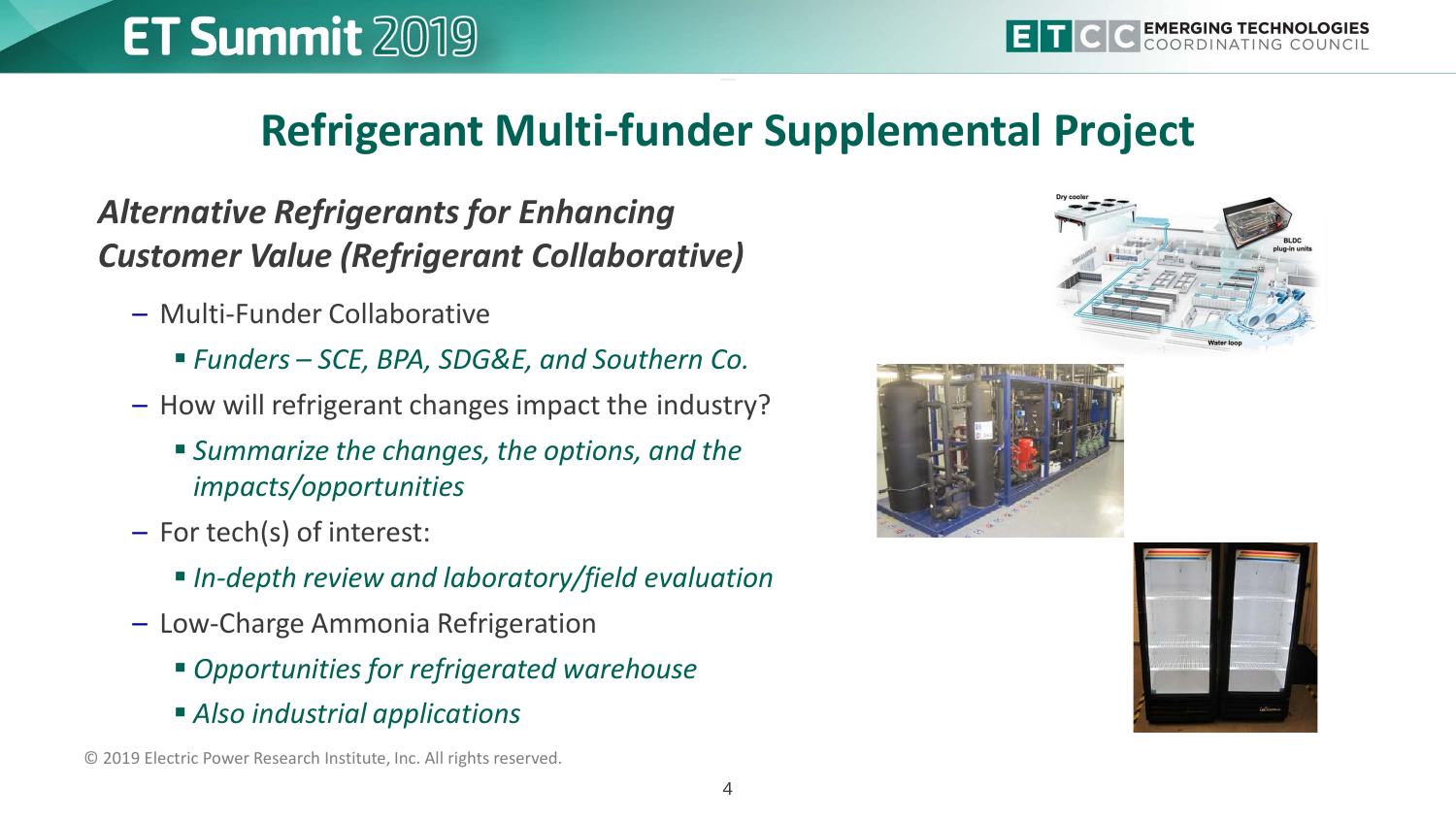# Low Charge Ammonia/CO<sub>2</sub> Refrigeration Project at Imuraya

• **Project Partners**











© 2019 Electric Power Research Institute, Inc. All rights reserved.

Source: Imuraya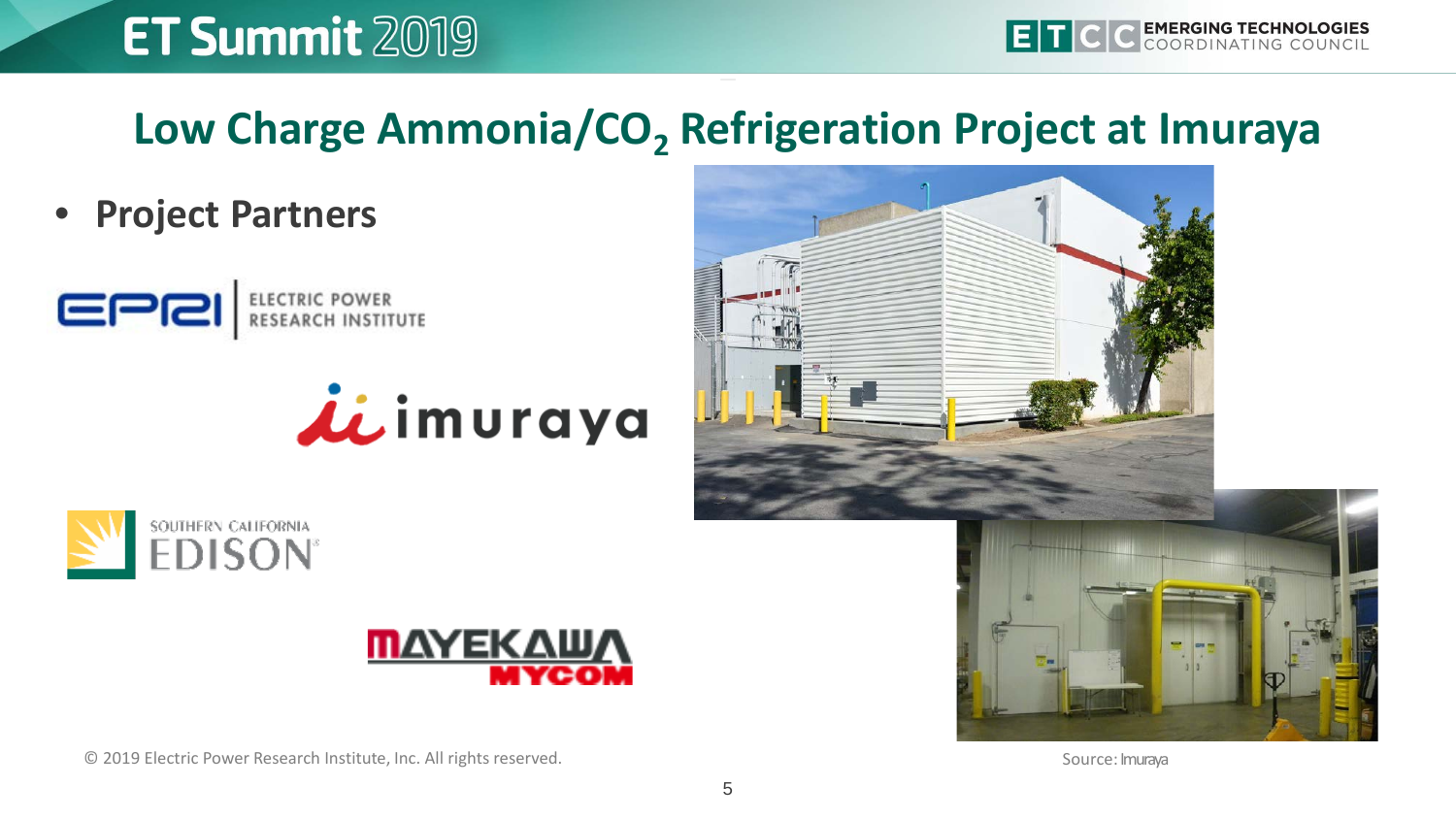# Low Charge Ammonia/CO<sub>2</sub> Replacing R507A Refrigerant

- 2,100 square foot freezer at -20<sup>0</sup>F
- NewTon 3000 from Mayekawa
	- **Low charge ammonia primary,**  $CO<sub>2</sub>$ secondary
	- 2 stage compact screw compressor
	- VFD speed control
	- Double economizer
- First U.S. installation
- 30% premium in first cost
- Installation similar to standard
- Total energy savings  $=$  ~30%

Source:ASHRAE Journal Article February 2017

© 2019 Electric Power Research Institute, Inc. All rights reserved.





Source:Mayekawa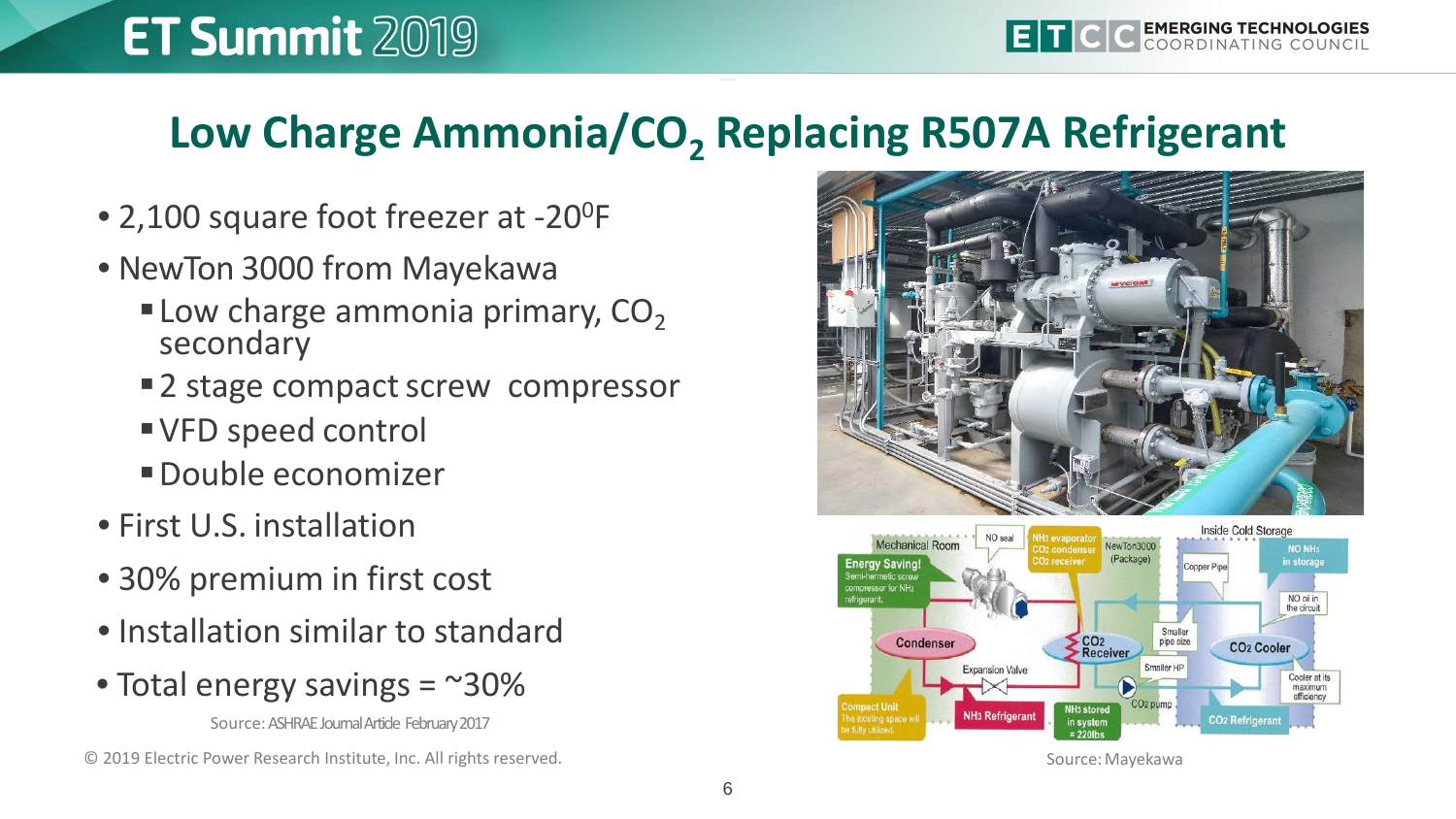# **CEC EPIC Project: Ultra-Low Charge Ammonia Refrigeration System**

#### **Big Picture**

- Advancing new ultra-low charge ammonia chiller in industrial sector
- Highly efficient, zero GHG, air source (water savings)
- Applications in food processing, walk-in coolers, supermarkets etc.

#### **Primary Objective**

• Pilot an advanced natural refrigerant based process cooling system

#### **Potential Benefits**

- Annual energy savings of 4,703 GWh
- Annual water savings of 8,467 million gallons of water

#### **Partners**

• CEC, EPRI, Mayekawa, EdF Innovation Labs, Takara





CEC Award #: EPC-16-048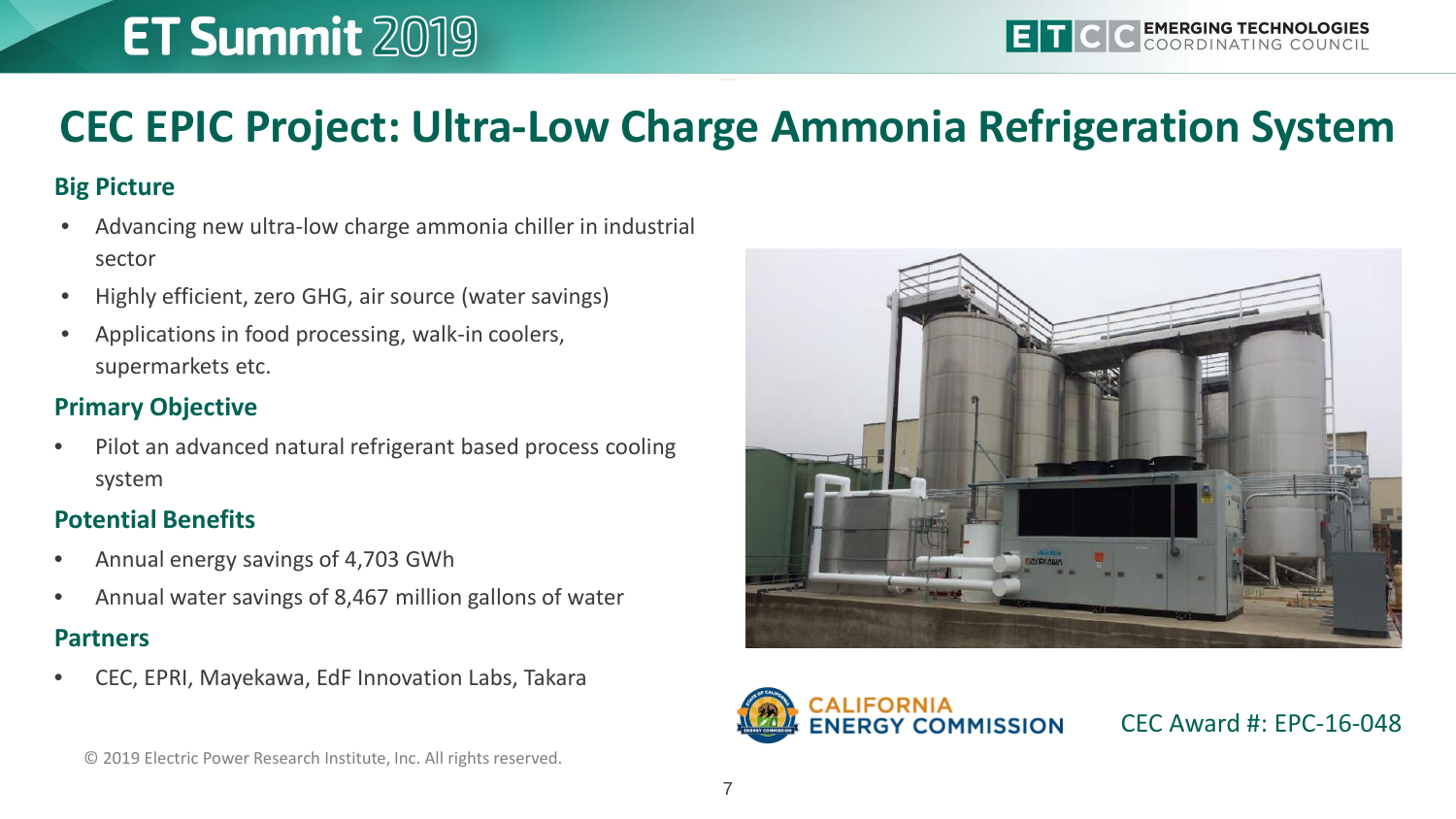



## **CEC EPC-16-048: Project Partners**

• Funder:





EPRI ELECTRIC POWER



- Prime:
	- EPRI ELECTRIC POWER

Demonstration Site:



• Technology Provider & Subcontractor:



© 2019 Electric Power Research Institute, Inc. All rights reserved.

**Support and Tech Transfer** 

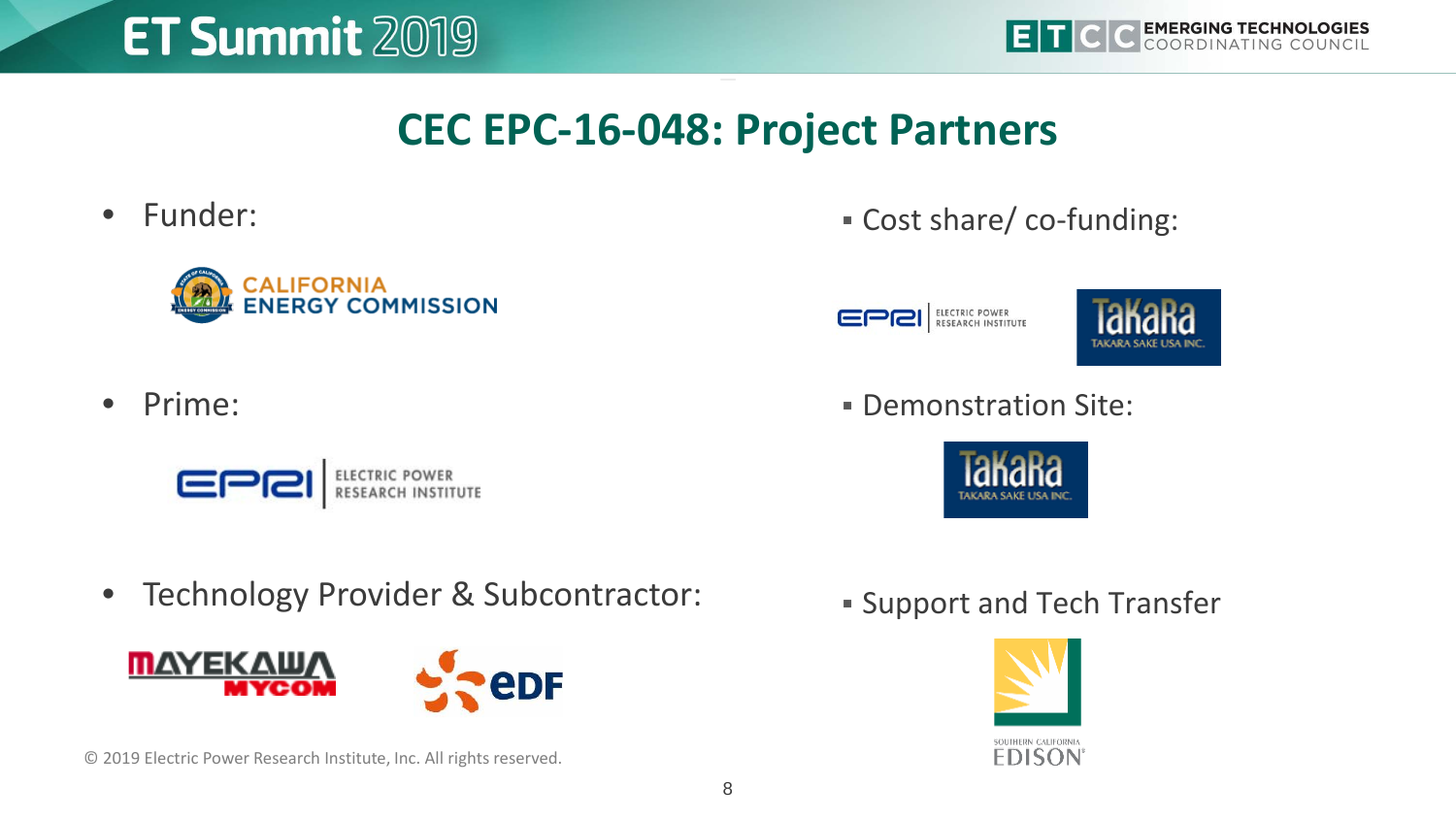## **Chiller Performance (70-80% capacity) with Chilled Water Supply Temperature**

| <b>COP</b>     | <b>R-507A</b> | <b>R-717</b> |
|----------------|---------------|--------------|
| $43^{\circ}$ F | 3.11          | 4.45         |
| <b>44°E</b>    | 3.19          | 4.40         |
| $45^{\circ}$ F | 3.19          | 4.50         |
| $46°$ F        | 3.21          | 4.51         |

*Filters:*

- Ambient Dry Bulb 65-70 °F
- Chiller Capacity 70-80%
- Compressor power 5+ kW



Note: This is work in progress; final results may vary

Ammonia chiller show ~40% efficiency improvement.

## The R-507A chiller's COP averaged 3.17. The R-717 chiller's COP averaged 4.46.

© 2019 Electric Power Research Institute, Inc. All rights reserved.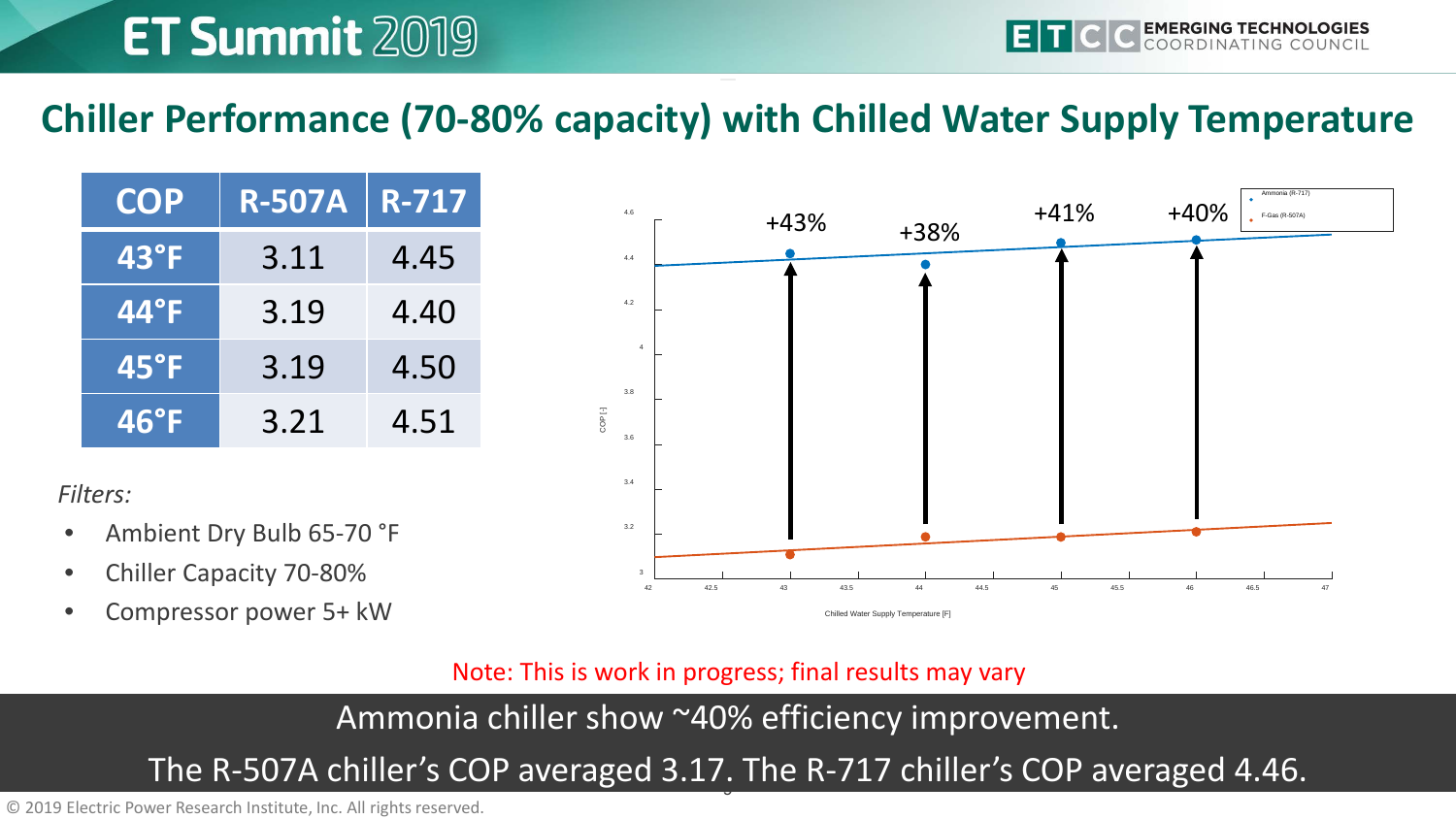

# **Some Thoughts**

- Low GWP refrigerant technology is here today
- Higher efficiency observed while using certain refrigerants
- Low charge ammonia and  $CO<sub>2</sub>$  refrigerants have good opportunity
- Higher first costs, but savings through the life of the project